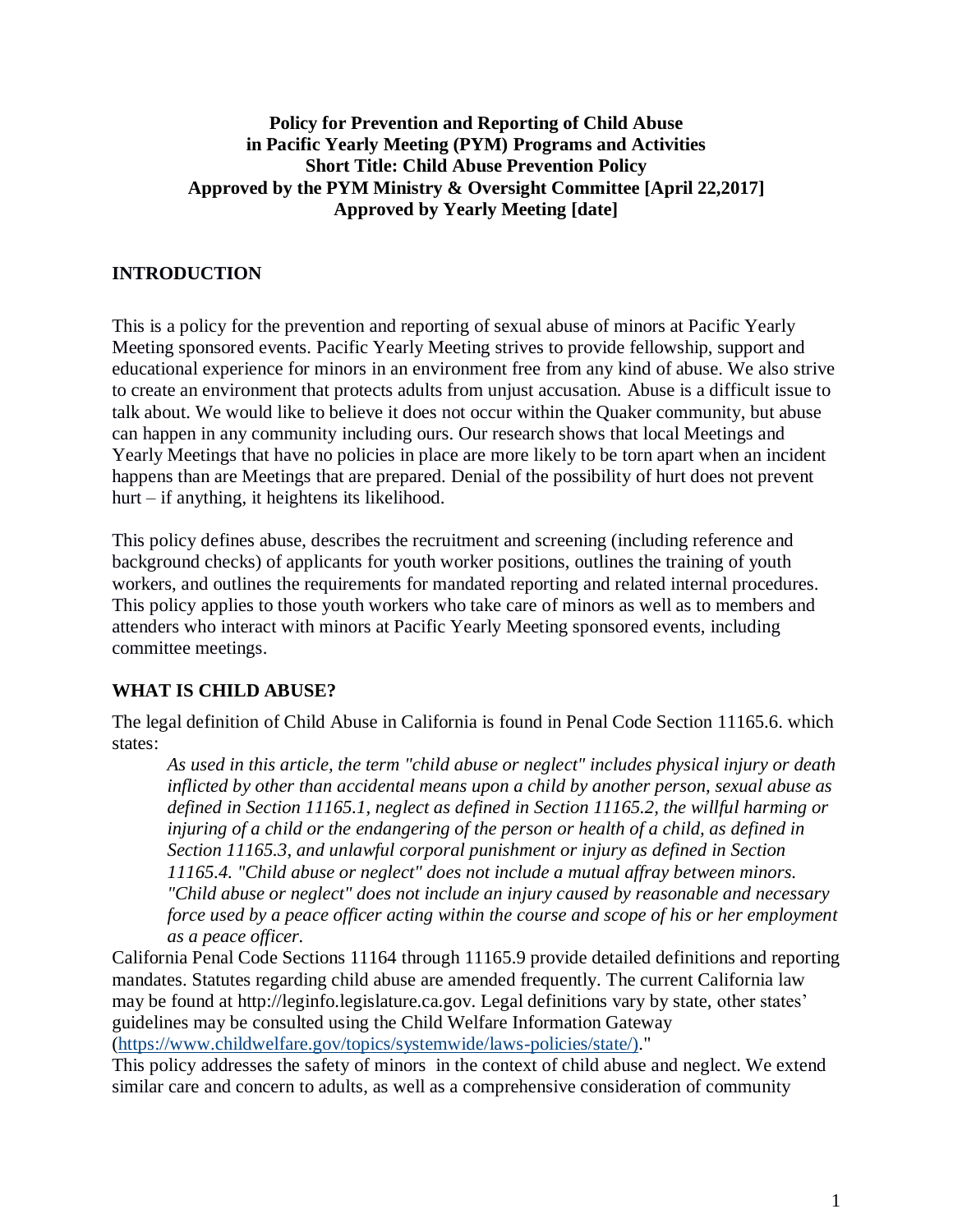relationships and reconciliation, in a (forthcoming) document on right relationships in Pacific Yearly Meeting.

## **PREVENTION**

Pacific Yearly Meeting takes reasonable and necessary precautions to ensure that minors and the adults who work with them are safe and secure during their programs and activities, and that the safety and reputation of teachers and program organizers are also protected.

## **Youth Worker Screening Process**

Youth workers include all employees, volunteers, and/or contractors who work with minors at Yearly Meeting events. Among these people are Friendly Responsible Adult Presences, children's program coordinator and teachers, and the Youth Programs Coordinator.

- Youth workers shall be well known to the program organizers and/or to their meetings. Youth workers must have been active members and attenders in Meetings within the Pacific Yearly Meeting community for at least six months before the event.
- Potential youth workers shall be asked in writing to disclose whether they have ever been convicted of a crime and give written permission to the Yearly Meeting to conduct a criminal background check.
- Criminal background checks and reference checks shall be conducted on all youth workers before being appointed. Those checks shall be repeated every 36 months for returning youth workers. The Clerk of the relevant committee (Junior Yearly Meeting, Children's Program, etc.) or his or her appointee will conduct the *reference checks*. The Pacific Yearly Meeting Youth Programs Coordinator and a liaison from Ministry & Oversight will order the *background checks*, including for the adult members of the Children's Program and Junior Yearly Meeting Committees, but not including occasional or casual volunteers who will not be alone with or in charge of any youth.
- The Youth Programs Coordinating Committee will determine that the Youth Programs Coordinator has met the above criteria, and will obtain the criminal background check and references on any new hire. The background check shall be repeated every 36 months.
- Persons with convictions for violent offenses and/or any type of child abuse shall not serve as youth workers. Other convictions shall be considered in terms of their relevance to the duties of the youth worker position, the seriousness of the offense, the length of time that has transpired since the offense took place, and the rehabilitation efforts of the applicant.
- If an applicant is denied a youth worker position based on conviction information obtained through a background check, he or she will be informed of that fact and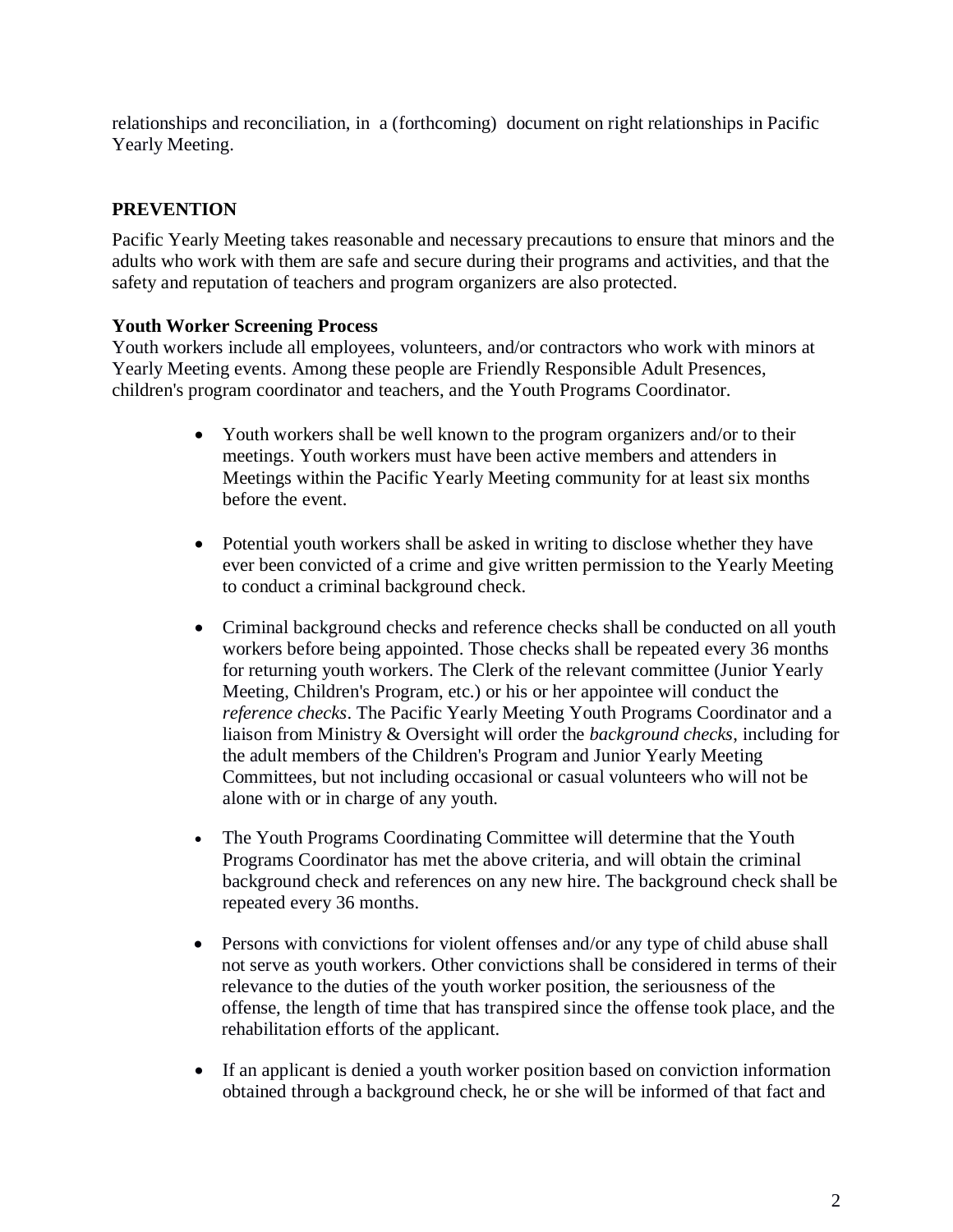will be given an opportunity to appeal the decision. (see https://www.ftc.gov/tipsadvice/business-center/guidance/background-checks-what-employers-needknow). The applicant should be given a copy of the background check and allowed to provide additional information in response.

• Reference checks and background checks are but pieces of a larger discernment process. They are not a substitute for broader discernment or outreach in the Good Order of Friends. That is, having a "clean" criminal record does not mean that the person might not be at risk of abusing children or youth. The committee responsible for hiring/appointing should consider all the information in references and background checks as well as their personal knowledge of the candidate to determine whether this information prevents them from being able to offer the position to the candidate. Data collected from both reference and background checks shall be protected and kept confidential.

## **Communication**

This document shall be shared with parents, guardians and sponsors, youth workers, and/or appropriate committees and clerks. It shall be posted on the Yearly Meeting website.

Orientations of minors and their parents, guardians and sponsors near the beginning of Yearly Meeting sponsored activity shall:

1) Introduce the principal staff and volunteers who will be working with the minors and to any supervisors of these persons;

2) Identify the persons that should be contacted if program participants or their parents, guardians, or sponsors have any questions or discomfort regarding the program; and 3) Describe this policy and how copies of this policy may be obtained.

# **Program Activities**

- All minors attending Yearly Meeting-sponsored events without a parent or guardian shall have a designated adult sponsor. (A sponsor is an adult who has been given written permission by the parent or guardian to act as his or her surrogate during the event.)
- Parents, guardians, or sponsors are responsible for supervising their children except when the children are participating in formal programs supervised by youth workers. Parents, guardians, and/or sponsors will be informed in advance as to which are program times and which are parental-supervision times.
- All activities for minors shall be staffed by at least two adults. When one adult is working with a small break-out group, there shall be two or more minors in such group and the group shall be within clear view of other Yearly Meeting activities.
- Field trips or activities in a remote location shall include an extra adult allowing two to stay with the group, one to go for help, at minimum.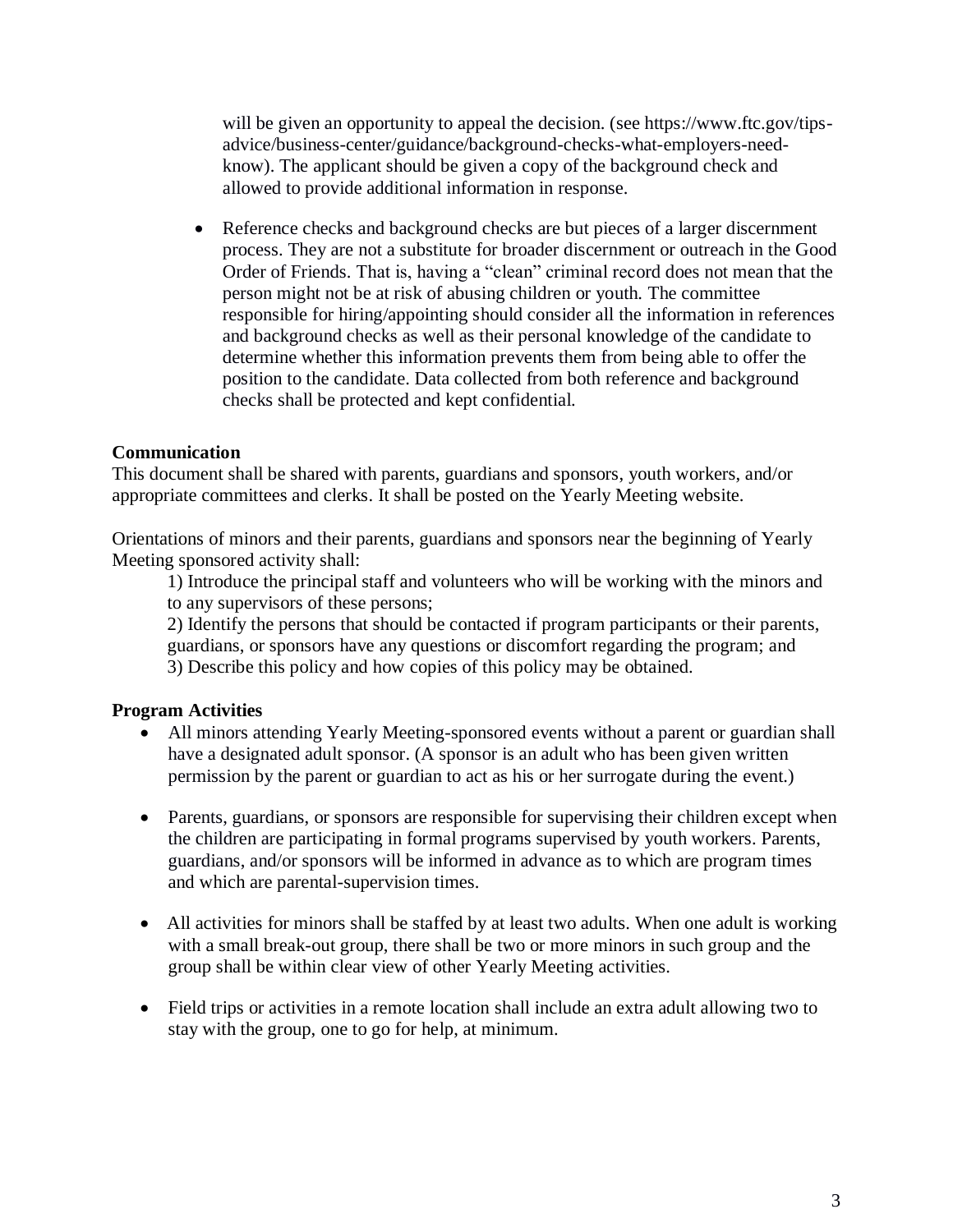- One-to-one conversations and activities between adults and minors, even with fully trusted and familiar volunteers, shall not take place in areas not visible to others unless the adult is the minor's parent, guardian or sponsor.
- Activities involving minors shall be in locations easily accessible by parents, guardians, sponsors and other concerned adults, either in outdoor areas or in rooms with windows and/or open doors.
- Exceptions:
	- Interactions between the Youth Programs Coordinator and minors that are described by the YPC personnel policy.
	- In a true emergency situation (e.g., lost or injured minor) it may be necessary for a youth worker to be alone with a minor.
	- Licensed health care professionals may be alone with a minor when providing services within the scope of their license.

# **Education and Training**

Although all of us are entrusted with the care of our community, the Yearly Meeting's youth workers are given a special trust: to help the children of Pacific Yearly Meeting safely grow in the Spirit. We are conscious that adults' *way of being* with minors is as important as the content of the programs provided – children and teens follow the lead of adult Friends, and Friends teach mostly by example. For our programs to be successful and safe, those working with minors, minors, and parents, guardians, and sponsors need a common language and understanding of what makes for a safe and trusting environment.

Those working with minors shall receive education and training regarding child abuse prevention and reporting as outlined in this policy *before* the program begins and will be told where they can get support *during* the program.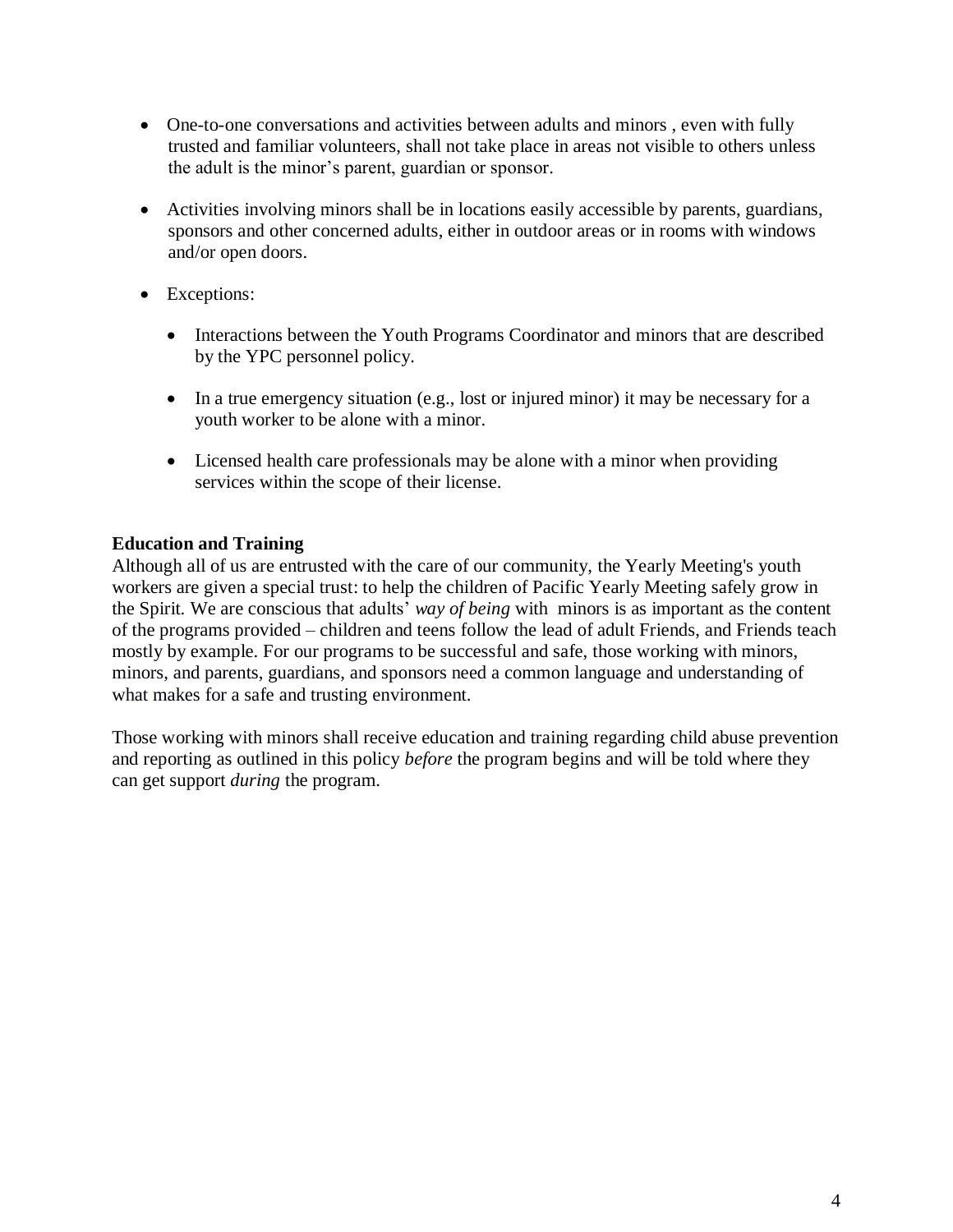## **RESPONDING TO SUSPICIONS OF ABUSE**

Youth workers who become aware of the abuse of a minor shall report that abuse to the Youth Programs Coordinator or or to the clerk(s) of Ministry & Oversight Committee. The youth worker may learn of this abuse because of a report by a minor, a report by others, or by observation. Minor's reports of events that occurred outside of the Yearly Meeting activity – e.g., prior to coming to Yearly Meeting – are reportable in addition to events that occur during a Yearly Meeting activity. The Youth Programs Coordinator and any other Yearly Meeting employees who have responsibilities with minors are mandated reporters; this means that they are required by law to report the abuse to public authorities, generally local law enforcement and/or county child protective services, as described in the following section titled "The Mandated Reporting Process." Once the mandated reporter files a report of abuse, he or she shall immediately report the details of the report to the Clerk of the relevant Children's or Junior Yearly Meeting Committee and the Clerk of the Yearly Meeting Ministry and Oversight Committee. By law, as described below, other youth workers or Friends who are *not* mandated reporters may report abuse to authorities, even if the designated mandated reporter does not. In the absence of a legally mandated reporter, the Clerk(s) of Ministry and Oversight shall function as though they were mandated reporters.

If the abuse has occurred or is occurring at the Pacific Yearly Meeting event the youth worker, the Youth Programs Coordinator and the Clerks of the Children's Program, Junior Yearly Meeting, and Ministry and Oversight Committees shall immediately take steps to assure that the abuse does not continue. These steps will be tailored to the specific circumstances, but are likely to include requiring that the abuser leave the Yearly Meeting activity or gathering and may include barring the abuser from future Yearly Meeting activities or gatherings. Note that such steps may also be taken in response to behavior that does not require a child abuse report because it does not meet the legal definition of child abuse but which is destructive to the Yearly Meeting community.

## **The Mandated Reporting Process**

This section summarizes child abuse reporting requirements. This is only a summary. The reporting process is described in detail in publications such as *The California Child Abuse and Neglect Reporting Law: Issues and Answers for Mandated Reporters* published by Rady Children's Hospital. *(mandatedreporterca.com/images/pub132.pdf).* The Youth Programs Coordinator and the Clerks of the Children's Program and Junior Yearly Meeting Committees shall have a copy of this or a similar publication, which shall be available to youth workers who have questions about reporting procedures. This summary is based on material developed and copyrighted by the National Center for Youth Law.

## **Who are mandated reporters at Pacific Yearly Meeting functions?**

Among mandated reporters are the following [paid employees]:

- $\triangle$  A teacher.
- $\triangle$  An instructional aide.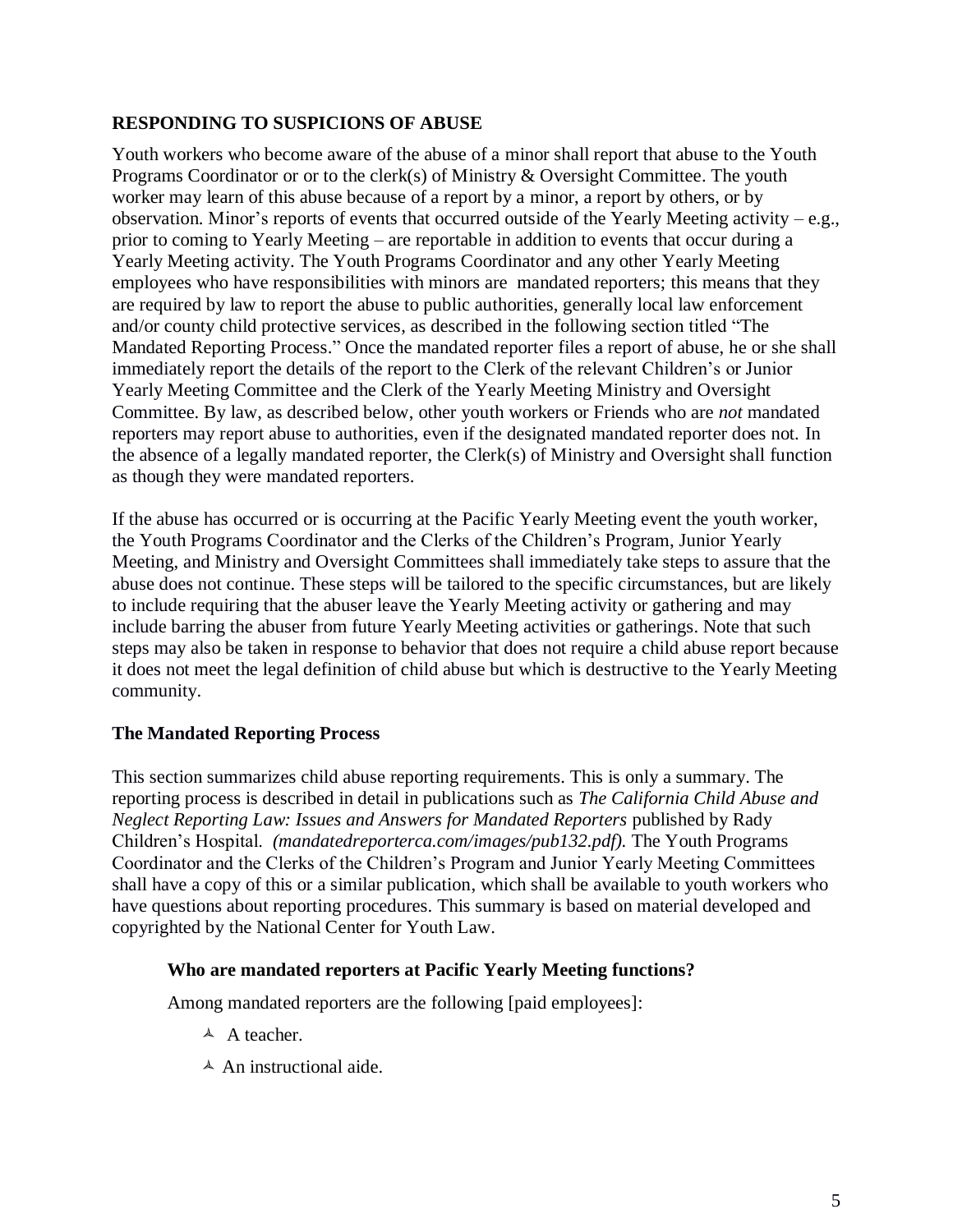- $\triangle$  An administrator or employee of a public or private youth center, youth recreation program, or youth organization.
- $\triangle$  An administrator or employee of a public or private organization whose duties require direct contact and supervision of children.

*Teachers and Friendly Responsible Adult Presences are volunteers, and thus not mandated reporters. However, they may choose to report suspected abuse as described below. They do not need the approval of a supervisor to do so. The Youth Programs Coordinator and any other Yearly Meeting employee having responsibilities for minors are mandated reporters. The clerks of Ministry and Oversight are to serve in this capacity in the absence of a mandated reporter.*

#### **May I report child abuse even if I am not a mandated reporter?**

Any person who has knowledge of or observes a child whom he or she knows or reasonably suspects has been a victim of child abuse or neglect may report the known or suspected instance of child abuse or neglect. Cal. Penal Code  $\S$  11166(g).

#### **When is a mandated reporter required to submit an abuse report?**

"A mandated reporter shall make a report . . . whenever the mandated reporter, in his or her professional capacity or within the scope of his or her employment, has knowledge of or observes a child whom the mandated reporter knows or reasonably suspects has been the victim of child abuse or neglect." Cal. Penal Code § 11166(a).

#### **What if I am not sure that abuse has occurred?**

Confirmation of abuse is not required. Reporters must report whenever they have "reasonable suspicion" that abuse has occurred.

"Reasonable suspicion" means "that it is objectively reasonable for a person to entertain a suspicion, based upon facts that could cause a reasonable person in a like position, drawing, when appropriate, on his or her training and experience, to suspect child abuse or neglect." Cal. Penal Code  $\S 11166(a)(1)$ .

#### **What sexual activity am I mandated to report?**

Mandated reporters must report sexual abuse. California law defines sexual abuse as "sexual assault" or "sexual exploitation" as defined by California Penal Code § 11165.1, it includes rape, sexual penetration, sodomy, lewd and lascivious behavior, pornography, and some cases of consensual sexual behavior (statutory rape).

#### **To whom should reports be made?**

Reports of suspected child abuse or neglect should be made to any one of the following:

- any police department or sheriff's department, or
- the county welfare department, often referred to as Child Welfare Services (CWS) or Child Protective Services (CPS).

California law obligates the police, CPS, and the other agencies responsible for receiving child abuse reports to accept every child abuse report made to them, even if the agency lacks jurisdiction over the case. If the agency does not have jurisdiction over a particular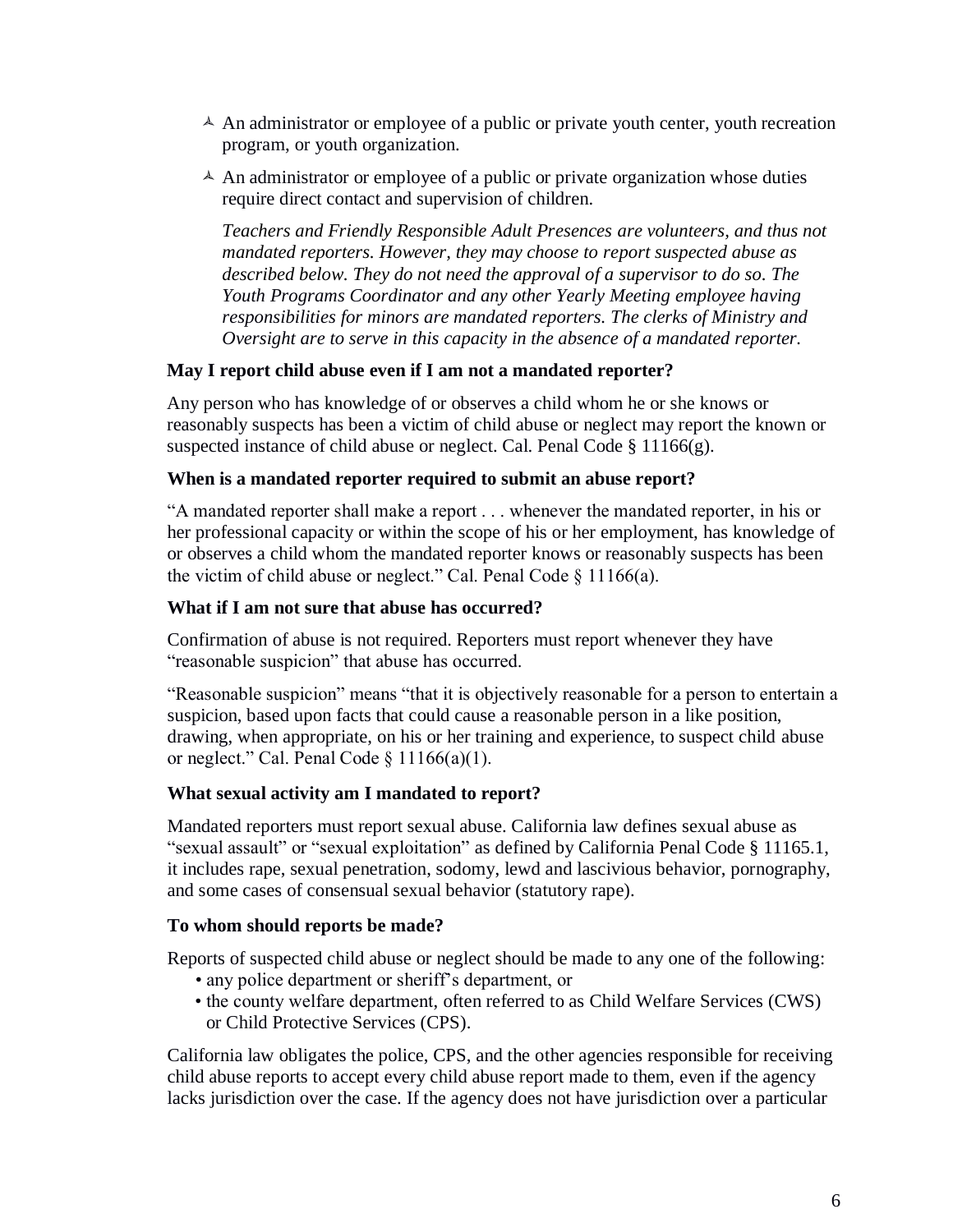case, the agency is obligated to immediately refer the case to the proper authorities. The only exception to this rule is that an agency may refuse a report if the agency can immediately electronically transfer the reporter's call to an agency with proper jurisdiction. Cal. Penal Code § 11165.9.

### **How do I make a report?**

"A mandated reporter must make an initial report immediately or as soon as is practicably possible by telephone. The mandated reporter then must prepare and send, fax, or electronically transmit a written follow-up report thereof within 36 hours of receiving the information concerning the incident. The mandated reporter may include with the report any nonprivileged documentary evidence the mandated reporter possesses relating to the incident." Cal. Penal Code § 11166(a).

#### **What information must I include in my report?**

Mandated reports of child abuse or neglect must include:

- the name, business address, and telephone number of the mandated reporter;
- the capacity that makes the person a mandated reporter; and
- the information that gave rise to the reasonable suspicion of child abuse or neglect and the source or sources of that information.

If a report is made, the following information, *if known*, also must be included in the report:

- the child's name;
- the child's address;
- present location; and
- if applicable, school, grade, and class;
- the names, addresses, and telephone numbers of the child's parents or guardians; and
- the name, address, telephone number, and other relevant personal information about the person or persons who might have abused or neglected the child.

California Penal Code § 11167(a).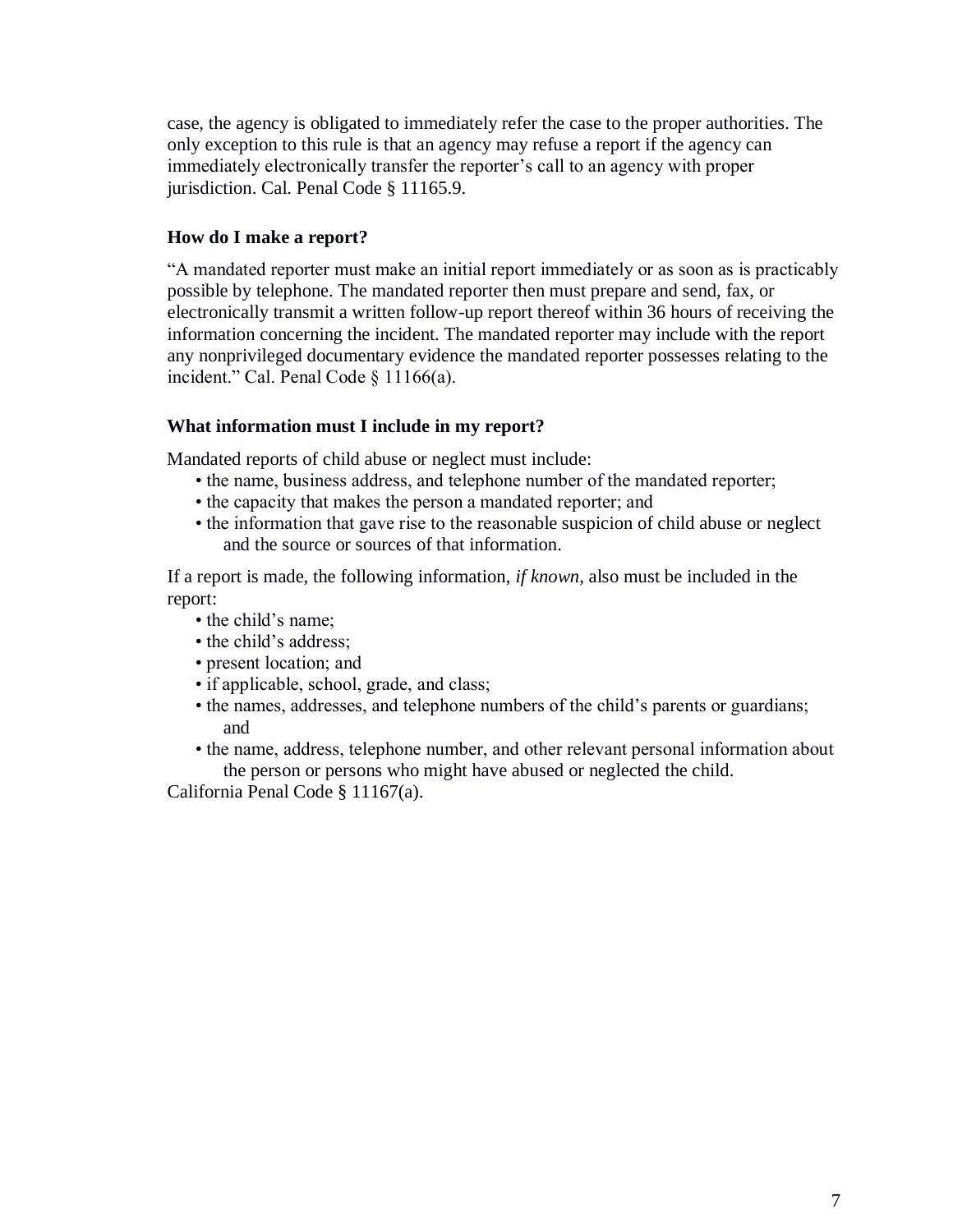# **Appendix: Additional Resources**

# LEGAL RESOURCES AND CHILD ABUSE PREVENTION AND REPORTING

California Law Code Search Tool <http://leginfo.legislature.ca.gov/>

Child Welfare Information Gateway – searchable by US State https://www.childwelfare.gov/topics/systemwide/laws-policies/state/

Mandated Reporter Training, California Department of Social Services (for general, clergy, and others) http://mandatedreporterca.com/

Preventing Child Sexual Abuse Within Youth-serving Organizations: Getting Started on Policies and Procedures. Atlanta (GA): Centers for Disease Control and Prevention, National Center for Injury Prevention and Control; Saul J, Audage NC, 2007. <http://www.cdc.gov/violenceprevention/pdf/PreventingChildSexualAbuse-a.pdf>

*The California Child Abuse and Neglect Reporting Law: Issues and Answers for Mandated Reporters* Rady Children's Hospital. *mandatedreporterca.com/images/pub132.pdf*

# CURRICULA AND INFO ON SEXUALITY AND ABUSE

Our Whole Lives: Lifespan Sexuality Curriculum <http://www.uua.org/re/owl>

Scarleteen: independent, grassroots sexuality and relationships education and support organization and website http://www.scarleteen.com/about\_scarleteen

'Grooming' Behavior: <http://www.oprah.com/oprahshow/Child-Sexual-Abuse-6-Stages-of-Grooming#ixzz21lJ3BOD6>

# BACKGROUND CHECKS

Best Practice Standards: The Proper Use of Criminal Records in Hiring, May 21, 2013 Lawyer's Committee for Civil Rights Under Law, The Legal Action Center, and National Workrights Institute

http://hirenetwork.org/sites/default/files/Best-Practices-Standards-The-Proper-Use-of-Criminal-Records-in-Hiring.pdf